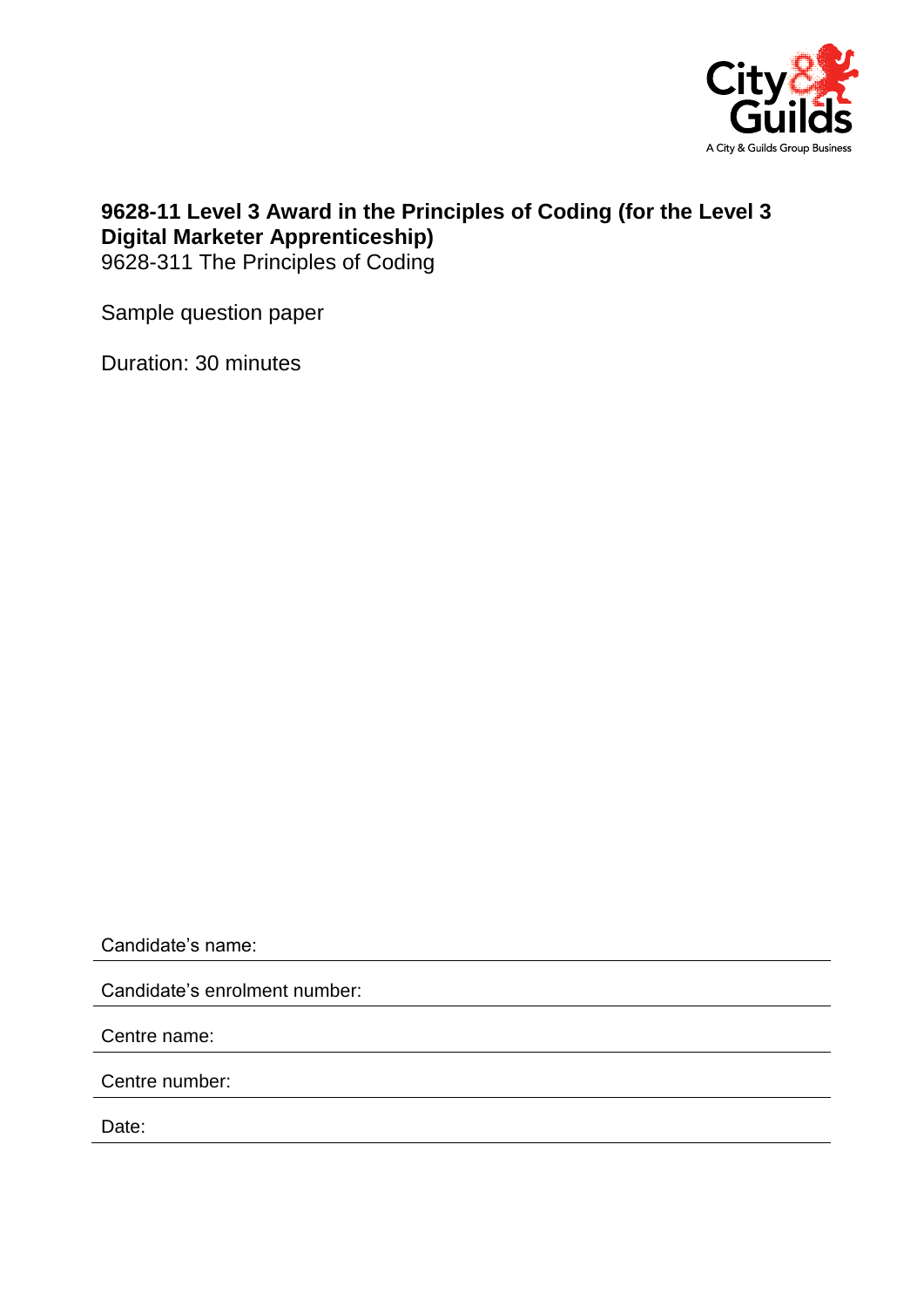- 1 Which one of the following **best** describes iteration in flow control?
	- a. Executing code for a defined set of conditions.
	- b. Executing code for a defined number of repetitions.
	- c. Executing blocks of code only once.
	- d. Executing code based on user input.
- 2 Which one of the following would be the **first** step in the Software Development Life Cycle?
	- a. Design the application.
	- b. Writing application code.
	- c. Maintenance of live code.
	- d. Requirements gathering.
- 3 Which one of the following in a standard web environment only runs on the webserver?
	- a. HTML.
	- b. JavaScript.
	- c. PHP.
	- d. CSS.
- 4 Which one of the following in a standard web environment can execute a computer program on a web browser?
	- a. JavaScript.
	- b. CSS.
	- c. HTML.
	- d. PHP.
- 5 Which one of the following **best** describes a CSS file?
	- a. Run a computer program.
	- b. Define the structure of web documents.
	- c. Add style to web documents.
	- d. Define the semantics of web documents.
- 6 Which one of the following can be used to embed programs within an HTML file?
	- a. Code written in PHP.
	- b. Code written in CSS.
	- c. Code written in any computer language.
	- d. Code written in the JavaScript language.
- 7 Which one of the following is defined by the World Wide Web Consortium (W3C) standards?
	- a. Web browser design.
	- b. An Open Web Platform.
	- c. PHP language definition.
	- d. JavaScript language definition.
- 8 Which one of the following is a **key** reason for cross browser compatibility?
	- a. Webpages look the same on different browsers.
	- b. All browsers' behaviour will be completely identical.
	- c. Webpages perform equivalently on different browsers.
	- d. All browsers will display a webpage at roughly the same speed.
- 9 Which one of the following is a **key** consideration when designing webpages for disabled users?
	- a. Navigation.
	- b. Large text size.
	- c. Bright colours.
	- d. Accessibility.
- 10 Which one of the following is **key** to allowing webpages to be transferred between computers on different TCP/IP networks?
	- a. A router.
	- b. A webserver.
	- c. A mail server.
	- d. A client.
- 11 Which one of the following software is normally used to store large amounts of information in a structured format?
	- a. A content management system.
	- b. A webserver.
	- c. A database.
	- d. A web authoring suite.